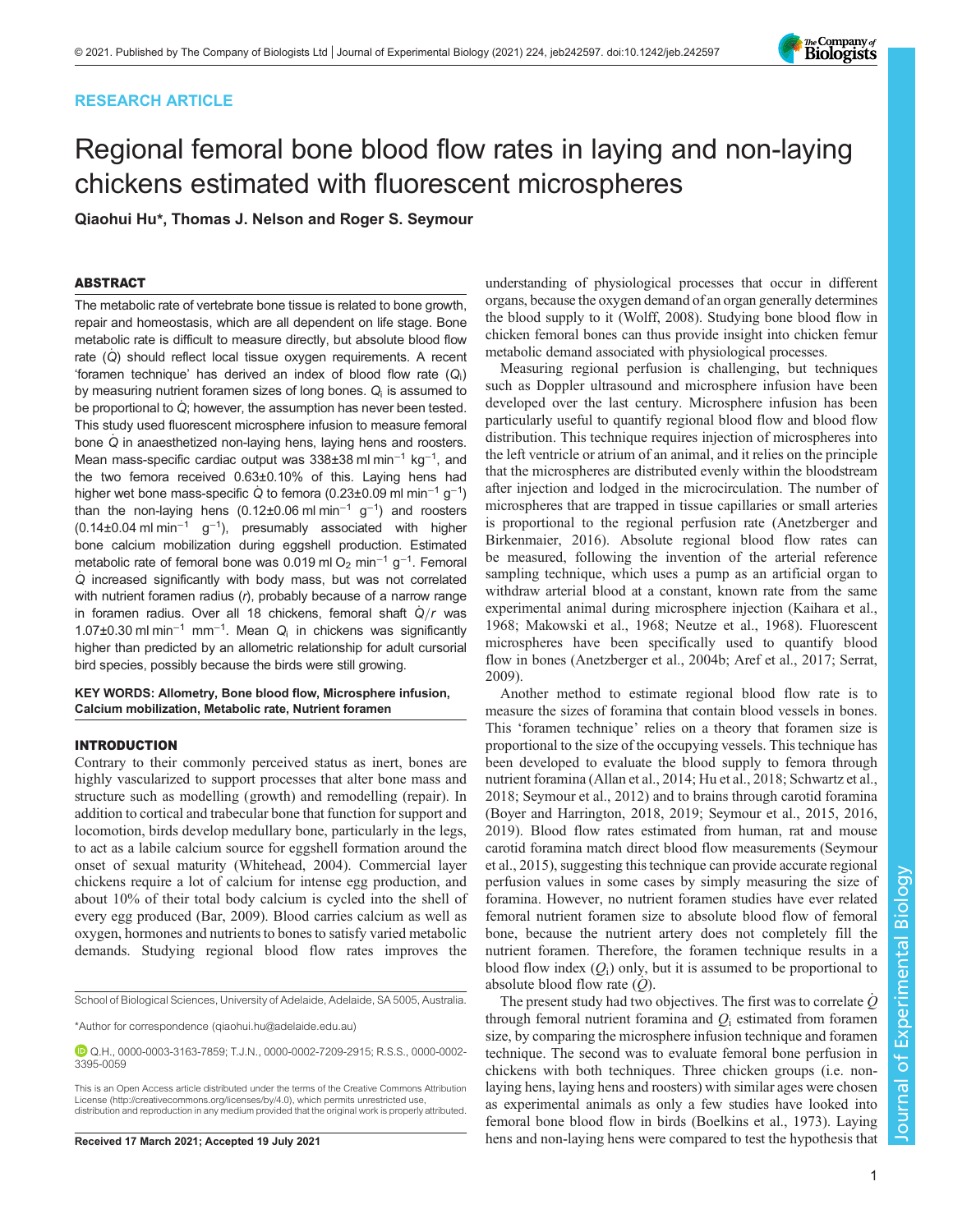layers exhibit higher rates of femoral bone blood flow because of the role of medullary bone in eggshell formation [\(Whitehead, 2004\)](#page-7-0).

# MATERIALS AND METHODS

# Animal preparation

Crossbreed ISA brown hens and roosters aged 4–8 months were used in this study. Animals were obtained under Animal Ethics Committee approval (S-2017-058). Chickens were divided into three groups: non-laying hens, laying hens and roosters. Each group consisted of six individuals. Chickens were kept in a constant temperature room (25°C) with a 16 h day:8 h night cycle before operations. All chickens had free access to water and calcium-rich food. Hens that were sexually immature and had not developed any eggs in their reproductive organs were designated as non-laying hens, and usually they were not older than 5 months. Hens that had begun to lay eggs regularly were selected as laying hens, and their ages ranged from about 6 to 8 months. Ages of roosters ranged from 4 to 7 months.

## Microsphere standard curve

Polystyrene, green fluorescent (excitation wavelength: 450 nm; emission wavelength: 480 nm), 15 µm microspheres (FluoSpheres, Thermo Fisher Scientific) were used for determination of cardiac output and blood flow rate of femoral bone. Before using each microsphere vial for injections, the relationship between fluorescence intensity and microsphere number/concentration was determined by dissolving known amounts of microsphere suspensions in cellosolve acetate (2-ethoxyethyl acetate, 98%, Sigma, cat. no. 109967-1L), and by analysing fluorescence intensity of a series of cellosolve acetate solutions with different concentrations of dissolved microspheres using a Cary Eclipse Fluorescence Spectrophotometer (Varian Australia Pty Ltd). An excitation wavelength of 450 nm and a slit width of 10 nm were chosen.

# Procedures

A 2 ml plastic syringe with a 25 gauge needle was prepared for microsphere injection. This syringe and the needle were weighed separately to 0.0001 g. A 2 ml glass syringe was filled with 1 ml heparinized saline  $(125 \text{ i.u. m}^{-1})$  and placed on a syringe pump (Harvard Universal Infusion Pump, Harvard Apparatus, Holliston, MA, USA), modified to withdraw reference blood during microsphere injection.

Before each operation, chickens were weighed to 1 g. They were anaesthetized with a combination of ketamine (40 mg kg−<sup>1</sup> ) and xylazine (4 mg kg−<sup>1</sup> ). Under anaesthesia, they were placed on their right side and were stabilized on a dissection table using a wooden frame with Velcro. Chickens were rested on a thick, dry towel to keep them warm, and the room temperature was 25°C. Feathers at the left humerus region were plucked, and the skin next to the wing brachial vein was removed. A scalpel was used to separate the biceps and triceps next to the brachial vein to expose the brachial artery underneath the muscles. The brachial artery was then isolated and blocked at the proximal region with a temporary ligature. The brachial artery was cannulated and sutured distal to the ligature and toward the heart using heparinized clear vinyl tubing (inner diameter: 0.5 mm; outer diameter: 0.8 mm) with a heparinized 25 gauge needle connected to the end.

Immediately after artery cannulation, a microsphere vial was vortexed for 10 s and sonicated for 4 min in an ultrasonic cleaner (Bransonic B-221, Branson Cleaning Equipment Company, Shelton, CT, USA). During the sonication, the chicken pericardium was exposed by cutting into the left pectoralis major muscle and opening the gap between the first second and third ribs. A heparinized 20 gauge Venocan pencil style i.v. catheter (cat. no. 121931, Kruuse, Langeskov, Denmark) was inserted into the left ventricle and connected to a pressure transducer (P23Dc, Statham Instruments, Hato Rey, Puerto Rico) and amplifiers (Model 79D EEG, Grass Instruments, Quincy, MA, USA). The output of the equipment was recorded to a computer with an analog–digital converter and software (DI-145, WinDaq version 3.98, DATAQ Instruments, Akron, OH, USA). As the catheter needle tip reached the left ventricle, a typical left ventricular tracing wave could be observed. Flow in the brachial artery was then restored at the proximal region by removing the temporary ligature. More heparinized saline was injected into the brachial artery if blood did not flow out to the cannulated vinyl tubing because of blockage. The other end of the tubing with the 25 gauge needle was then connected to the 2 ml glass syringe on the syringe pump. Blood was continuously withdrawn from the brachial artery from 30 s before microsphere injection until 2 min after it. The withdrawal rate was set at either 0.28 or 0.46 ml min<sup>-1</sup>, depending on the size of the chicken. A 1.5 ml sample of sonicated microsphere suspension  $(\sim 1.5 \times 10^6$  microspheres) was withdrawn into the preweighed 2 ml plastic syringe. The syringe was weighed again to 0.0001 g, and the needle was removed for later weighing. The catheter needle was removed from the catheter inside the left ventricle, and the 1.5 ml microsphere suspension was slowly injected into the left ventricle over 15 s. Chickens were killed by injecting excessive anaesthetic into the left ventricle through the catheter, 2 min after the microsphere injection. To account for uninjected microspheres, the 2 ml plastic syringe was rinsed out with 2% Tween 80 into a 40 ml glass vial, and the needle with uninjected microspheres was weighed again and placed into another 4 ml glass vial for later fluorescence intensity analysis.

## Sample processing

Some of our processes referred to a recent protocol, which describes in detail a method to measure relative bone blood supply in mice with fluorescent microspheres [\(Serrat, 2009](#page-7-0)).

Reference withdrawal blood in the glass syringe was poured into a 100 ml glass bottle. The glass syringe was rinsed 3 times using ∼20 ml 2% Tween 80, and all rinse liquid was also poured into the 100 ml glass bottle. A further 2 ml of heparinized saline was added into the bottle to prevent the blood from clotting.

The spleen and kidneys of five laying hens were harvested, weighed and kept in phosphate buffered saline (PBS) in the dark before tissue digestion and microsphere analysis to determine organ blood flow for comparison with the literature. Femora were harvested, and nutrient foramen microphotographs were taken using a microscope set up. Fiji (open source, [www.fiji.sc](http://www.fiji.sc)) was used to measure the foramen areas to calculate foramen radii. Methods that measure foramen size microphotographically are described in detail elsewhere [\(Hu et al., 2020](#page-7-0)). Femur lengths were measured to 1 mm. Nutrient arteries support the whole femur shaft region while the metaphyses and epiphyses receive perfusion from other arteries [\(Trueta, 1963\)](#page-7-0). Therefore, we expected that nutrient foramen sizes would be more related to flow to the shaft region rather than to the whole femur. Femora were therefore sectioned into three parts, as previously illustrated [\(Aref et al., 2017](#page-7-0); [Colleran et al., 2000\)](#page-7-0): the proximal end (25%), shaft (42%) and distal end (33%), measured in relation to total femur length. Bone marrow was retained in all sections. Each bone section was weighed to 0.001 g and then placed into Cal-Ex decalcifying solution in the dark for 4–5 days. After decalcification, bone samples were rinsed 3 times with PBS and placed into 100 ml glass bottles. Freshly prepared 100 ml quantities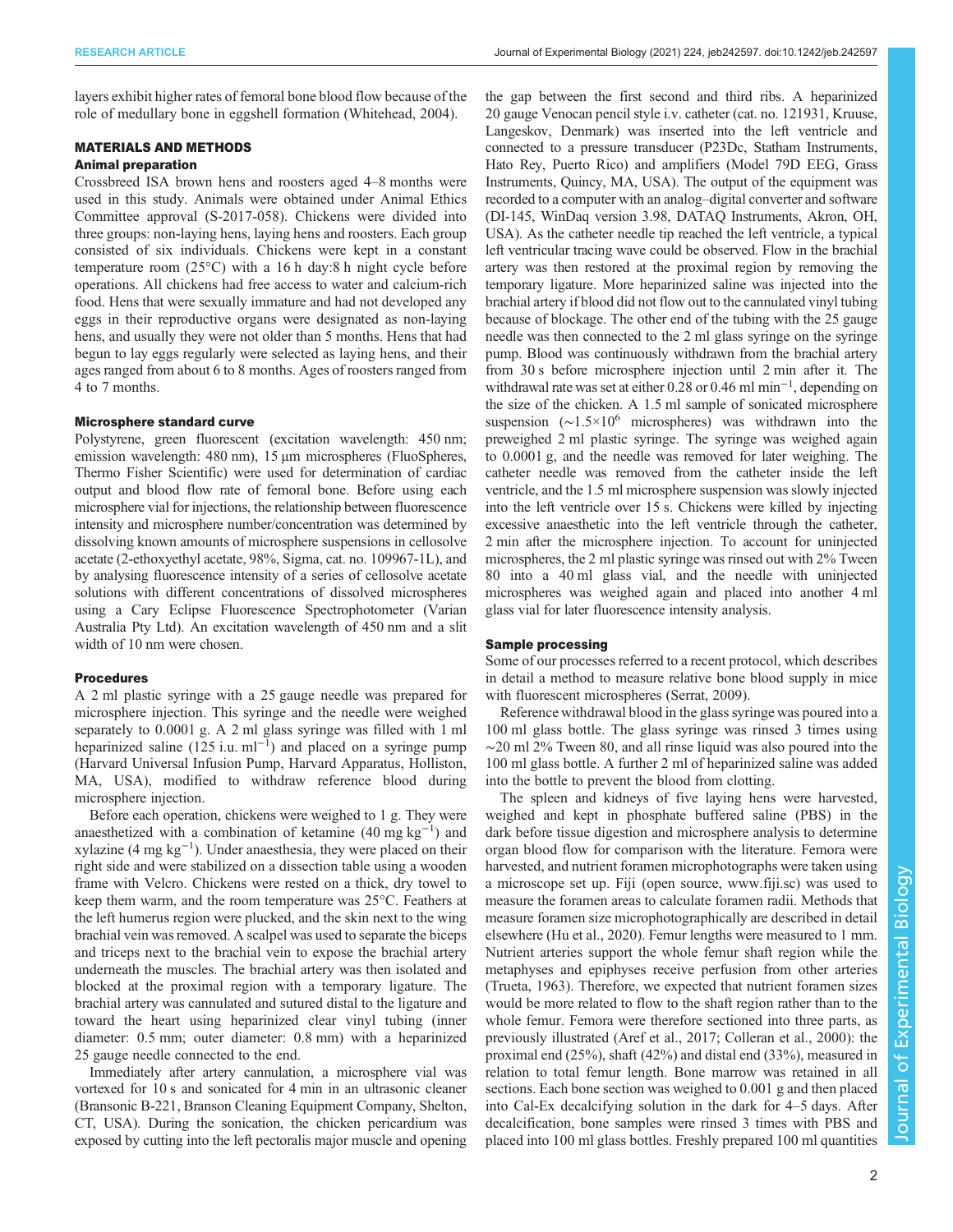of 2 mol l−<sup>1</sup> ethanolic KOH with 2% Tween 80 were used to digest all blood, soft tissue and decalcified bone samples. The glass bottles were placed on a swirling shaker (No. 436, Penetron Mark III, Sunkay Laboratories, Inc., Tokyo, Japan) in the dark for 2–3 days to allow sample digestion to take place; the digestion process was completed when there were no large particles remaining in the bottles.

Digested tissues and blood were filtered using a glass vacuum filtration apparatus with glass microfiber 1.2 µm filter paper (Grade 333, 47 mm diameter; Filtech, Wollongong, NSW, Australia). During filtration, 2% Tween 80 was used to rinse the sample bottles 3 times and at least 100 ml potassium phosphate buffer rinse solution was used for the final rinse of the filtration unit and to adjust pH. After filtration, filter papers were moved and pushed into 70 ml, flat bottom vials (diameter: 44 mm; height: 57 mm) using forceps and polyethylene plungers. The plungers remained inside the vials and the vials were placed in the dark before fluorescence intensity analysis. On the day of analysis, 12 ml cellosolve acetate was added into each vial to dissolve the microspheres and release fluorescent dye. Vials were vortexed well and placed in the dark for 2–4 h before analysis. Three replicates of 3 ml solutions from each sample vial were pipetted into glass cuvettes for analysis. If the fluorescence intensity was higher than the upper record limit of the spectrophotometer, the samples were quantitatively diluted with cellosolve acetate in the cuvette to make up 3 ml solutions. Uninjected microspheres in the injection syringe and needle were also quantified.

## Microsphere analysis

A pilot study was conducted to investigate whether our experimental setups would cause severe microsphere loss during processing. Known numbers of microspheres were placed in different glass vials with either Cal-Ex or 2 mol l−<sup>1</sup> ethanolic KOH solutions for 2–4 days, and the microspheres were filtered and dissolved in cellosolve acetate solutions. The number of recovered microspheres was quantified. We found that almost all microspheres (>95%) were successfully recovered. Fluorescence intensity detected in samples was converted to number of microspheres. The number of injected microspheres for each chicken was calculated and calibrated based on microsphere suspension density  $(1.005 \text{ g m}^{-1})$ , the mass difference between the syringe and needle with and without microspheres, and the amount of uninjected microspheres in the injection syringe and needle. Cardiac output from the left ventricle  $(\check{Q}_{lv}, \text{ml min}^{-1})$  of each chicken was calculated as:  $\dot{Q}_{lv} = (\dot{V}_{with} \times N_{inj})/2$  $N_{\text{blood}}$ , where  $\hat{V}_{\text{with}}$  is pump withdrawal rate (ml min<sup>-1</sup>),  $N_{\text{inj}}$  is the number of injected microspheres and  $N_{\text{blood}}$  is the number of microspheres in the reference blood sample. Absolute blood flow rate  $(\hat{Q}, \text{ ml } \text{min}^{-1})$  to different tissues was calculated by the equation:  $\dot{Q} = (\dot{V}_{\text{with}} \times N_{\text{tis}})/N_{\text{blood}}$ , where  $N_{\text{tis}}$  is the number of microspheres recovered from the target tissue. Femoral bone blood flow rates were averaged from both left and right femora for each individual chicken.

## Statistical analysis

All error statistics refer to 95% confidence intervals (CI) calculated in GraphPad Prism 6.0 (GraphPad Software, La Jolla, CA, USA).

Mass-specific cardiac output (ml min<sup>-1</sup>  $kg^{-1}$ ) and tissue blood flow rate (ml min−<sup>1</sup> g−<sup>1</sup> ) were calculated by dividing the absolute blood flow rate by body mass (kg) and individual wet tissue mass (g), respectively. Foramen area (mm<sup>2</sup> ) and radius (mm) of each chicken were averaged from both femora. Body mass, mass-specific cardiac output, blood flow rate, foramen area and foramen radius among three chicken groups were compared using ANOVA. If ANOVA showed a significant difference among groups, Tukey's

multiple comparisons test was used for comparing means between two groups. The 95% CI of the differences between the two groups were also calculated. Mass-specific blood flow rate is commonly used in literature, so we used it here. We recognize that most biological factors scale with body mass in non-linear ways, thus mass-specific values may be still dependent on body mass. True mass-independent data (raw values divided by body mass raised to the exponent of the allometric equation describing the relationship between the values and body mass) are ideally used, and some are presented in [Supplementary Materials and Methods, Figs S1 and](https://journals.biologists.com/jeb/article-lookup/DOI/10.1242/jeb.242597) [S2, and Table S1](https://journals.biologists.com/jeb/article-lookup/DOI/10.1242/jeb.242597). However, in this study, there was little difference between mass-specific and mass-independent data.

Femoral bone blood flow index  $(O_i)$  was calculated using an equation derived from Poiseuille's law:  $Q_i = r^4/L$ , where r (mm) is the foramen radius and  $L$  (mm) is an arbitrary length, measured as femur length ([Allan et al., 2014](#page-6-0); [Hu et al., 2018; Seymour et al.,](#page-7-0) [2012\)](#page-7-0). It was assumed that the arbitrary units of  $Q_i$  (mm<sup>3</sup>) are proportional to absolute blood flow rate. To compare  $Q_i$  between chickens and other cursorial birds interspecifically, nutrient foramen sizes of adult chickens would be required. However, our chickens were not mature enough to be considered as fully grown adults, especially non-laying hens. Therefore, the analysis is based on body mass, not age. To present chicken  $Q_i$  more precisely, only laying hens and roosters were selected to estimate  $Q_i$  as they were generally older than the non-laying hens and were close to being adults. Nutrient arteries mainly supply the femur shaft. To test whether foramen size is associated with blood flow rate, Pearson's correlation coefficient (Pearson's r) was calculated to measure the strength of a linear correlation between foramen radius and femur shaft blood flow rate in all 18 chickens.

## RESULTS

The body mass of the 18 chickens ranged from 1.1 to 2.7 kg, and the mean body mass was 1.67±0.22 kg. Body mass was significantly different among the three groups  $(F_{2,15}=8.4, P=0.004)$ , being significantly lower in non-laying hens  $(1.25\pm0.11 \text{ kg})$  than in laying hens  $(1.78 \pm 0.20 \text{ kg}; P=0.03, 95\% \text{ CI of the difference})$ −0.54±0.48 kg) and roosters (2.0±0.54 kg; P=0.004, 95% CI of the difference −0.73±0.48 kg). The mean and 95% CI of body mass-specific cardiac output of the three chicken groups was 338 ±38 ml min−<sup>1</sup> kg−<sup>1</sup> ; ANOVA showed no significant differences among the three groups  $(F_{2,15}=0.10, P=0.90)$ . Average spleen and kidney masses of five laying hens were  $1.8\pm0.4$  and  $10.7\pm2.9$  g, respectively. Data collected incidentally showed that the spleen of laying hens received 1.6±1.0% of cardiac output and required 5.6±5.3 ml min<sup>-1</sup> g<sup>-1</sup> of blood flow. The kidneys received 4.2±1.0% of cardiac output and required 2.4±1.4 ml min<sup>-1</sup> g<sup>-1</sup> of blood flow.

Blood flow rate to the femoral bone was not significantly related to body mass when all three groups of chickens were considered, as the 95% CI of the exponent  $(1.32\pm0.93)$  included 1.0 [\(Fig. 1](#page-3-0)). The slope was significantly different from 0 ( $R^2$ =0.36, P=0.008). Comparison of the scaling relationships among the three chicken groups by ANCOVA indicated that there were no significant differences in the scaling exponents  $(F_{2,12}=1.2, P=0.33)$  and scaling factors  $(F_{2,14}=1.8, P=0.20)$ . However, mass-specific values showed that laying hens had significantly higher blood flow rates to the whole femoral bone and to the shaft than the non-laying hens (whole femur:  $P=0.02$ , 95% CI of the difference  $-0.11 \pm 0.10$  ml min<sup>-1</sup> g<sup>-1</sup>; femur shaft: P=0.005, 95% CI of the difference  $-0.11 \pm 0.08$  ml min<sup>-1</sup> g<sup>-1</sup>) [\(Fig. 2A](#page-3-0),B). Total and regional femoral bone blood flow of the non-laying hens and roosters were not significantly different from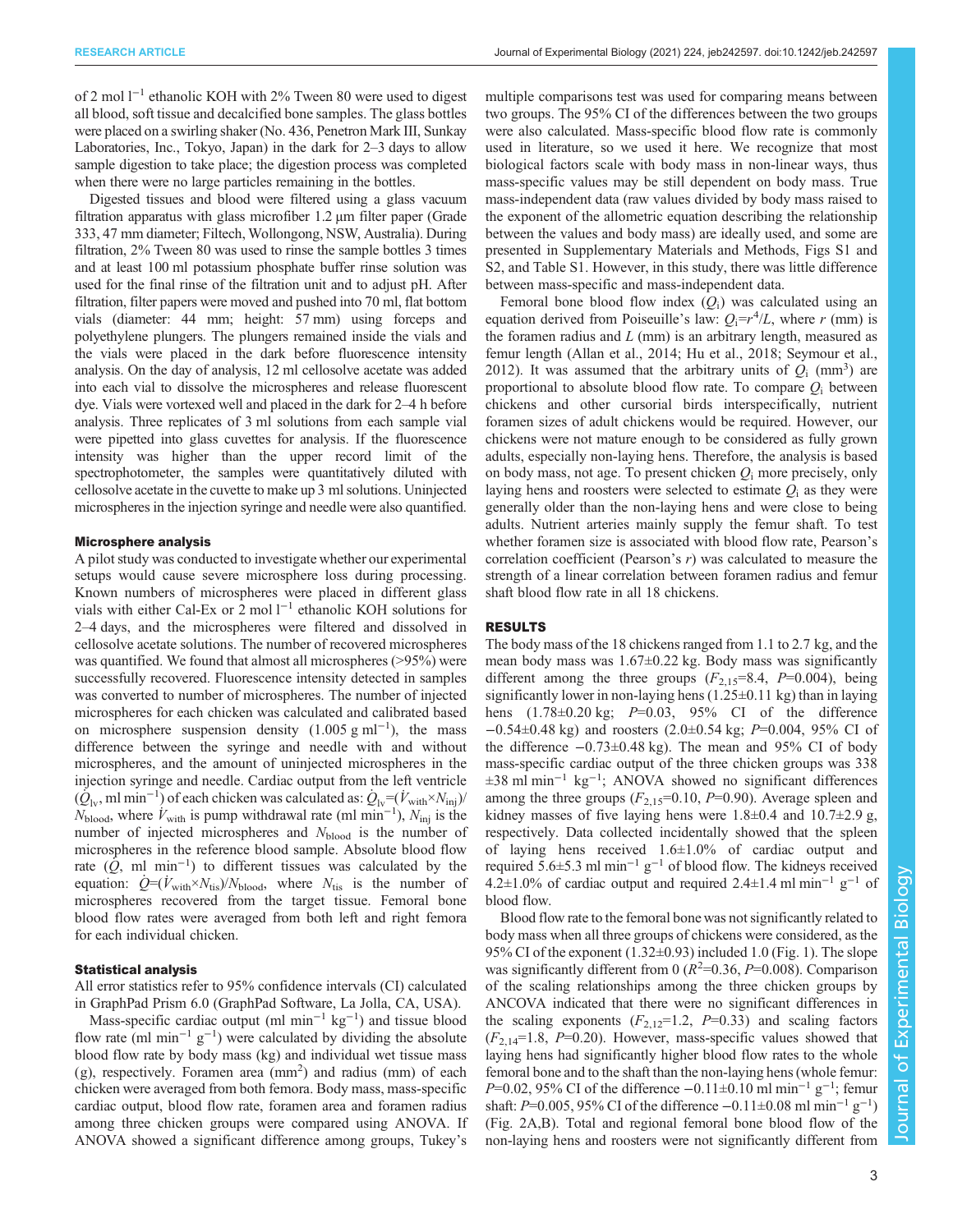<span id="page-3-0"></span>

Fig. 1. Relationship between femoral bone blood flow rate  $(Q)$  and body mass  $(M_b)$  for non-laying hens, laying hens and roosters. The equation set to all groups was Q=9.1×10<sup>-5</sup>M<sub>b</sub><sup>1.32±0.93</sup> (R<sup>2</sup>=0.36; P=0.008). Dashed lines represent the 95% confidence intervals for the regression mean. Data are plotted on logarithmic scales.

each other [\(Table 1](#page-4-0)). Mass-independent femoral bone blood flow rate and shaft blood flow rate compared among the three chicken groups showed results similar to the mass-specific value comparisons ([Fig. S1](https://journals.biologists.com/jeb/article-lookup/DOI/10.1242/jeb.242597) and [Table S1\)](https://journals.biologists.com/jeb/article-lookup/DOI/10.1242/jeb.242597).

Averaged across all chickens, the two femora received a combined total of 0.63±0.10% of cardiac output. Within the individual femora of six non-laying chickens, the proximal end received  $35.7\pm1.6\%$ , the shaft  $15.7\pm2.7\%$  and the distal end  $48.6\pm3.2\%$  of the total femoral bone blood flow. Laying hens received 30.5±4.8%, 20.9±3.4% and 48.6%±5.5%, respectively, and roosters received 31.7±4.6%, 21.1%±5.8% and 47.1±6.4%, respectively.

To estimate chicken femoral bone blood flow index  $(O_i)$ , foramen sizes were averaged from both laying hens and roosters. Mean foramen radius was  $0.33$  mm and foramen area was  $0.36$  mm<sup>2</sup> in the 12 laying hens and roosters. Average  $Q_i$  of these chickens was 1.50×10−<sup>4</sup> mm3 . Mean foramen area of non-laying hens, laying hens and roosters was  $0.36 \pm 0.09$ ,  $0.27 \pm 0.07$  and  $0.45 \pm 0.08$  mm<sup>2</sup>, respectively [\(Fig. 3](#page-4-0)A). Mean foramen radius of all three groups was 0.34±0.04, 0.29±0.04 and 0.38±0.03 mm, respectively [\(Fig. 3](#page-4-0)B). Laying hens had significantly smaller nutrient foramen

sizes than the roosters (area:  $P=0.003$ , 95% CI of the difference −0.18±0.11 mm2 ; radius: P=0.003, 95% CI of the difference −0.09±0.06 mm), but foramen sizes were not significantly different between non-laying hens and laying hens (area:  $P=0.13$ , 95% CI of the difference 0.09±0.11 mm<sup>2</sup>; radius: P=0.10, 95% CI of the difference −0.05±0.06 mm) or between non-laying hens and roosters (area:  $P=0.16$ , 95% CI of the difference being −0.09±0.11 mm2 ; radius: P=0.20, 95% CI of the difference being −0.04±0.06 mm).

Nutrient foramen radius and femur shaft blood flow rate showed no correlation in our study because Pearson's correlation coefficient  $r=-0.11$  and  $P=0.68$  ([Fig. 4](#page-5-0)). In all 18 chickens, mean blood flow rate to the shaft bone was 0.34±0.10 ml min−<sup>1</sup> and mean nutrient foramen radius was 0.33±0.02 mm, giving a mean ratio of 1.07±0.33 ml min−<sup>1</sup> mm−<sup>1</sup> .

# **DISCUSSION**

# Chicken cardiac output

The mass-specific cardiac output of our roosters (337.9±39.7 ml min−<sup>1</sup> kg−<sup>1</sup> ) was significantly higher than the value  $(150.4 \pm 28 \text{ ml min}^{-1} \text{ kg}^{-1})$  measured using radioactive microspheres in adult roosters under local anaesthesia [\(Merrill](#page-7-0) [et al., 1981\)](#page-7-0). The cardiac output of our laying hens  $(327.2\pm104.7 \text{ ml min}^{-1} \text{ kg}^{-1})$  was also significantly higher than the values (177 $\pm$ 11 and 218 ml min<sup>-1</sup> kg<sup>-1</sup>, respectively) reported by [Boelkins et al. \(1973\)](#page-7-0) and [Sapirstein and Hartman \(1959\)](#page-7-0) using an indicator dilution technique in adult laying hens. However, [Boelkins](#page-7-0) [et al. \(1973\)](#page-7-0) used two different dyes to measure mass-specific cardiac output, and the value they obtained using Evans Blue dye (277  $\pm 16$  ml min<sup>-1</sup> kg<sup>-1</sup>) is not markedly different from our value. Therefore, methodological differences may cause a wide range of cardiac output values. Interspecifically, the scaling of cardiac output on the body mass of avian taxa is  $CO=290.7M_b^{0.69}$ , where CO is cardiac output (ml min<sup>-1</sup>) and  $M<sub>b</sub>$  is body mass (kg) [\(Grubb, 1983\)](#page-7-0). Grubb's cardiac output values were collected by measuring the arteriovenous oxygen content difference and oxygen consumption rate (Fick principle) under local anaesthesia. According to the equation, mass-specific cardiac output of chicken is estimated to be 241 ml min<sup>-1</sup> kg<sup>-1</sup> using our average chicken body mass (1.82 kg). This estimated mass-specific cardiac output value is significantly lower than our estimated value, but significantly higher than all the literature values of laying hens described above.



Fig. 2. Mass-specific femur blood flow rate among non-laying hens, laying hens and roosters. Q is shown for the entire femur (A) and the femur shaft (B) Mass is wet bone mass. Error bars represent the 95% confidence interval (CI) of the means of 6 replicates.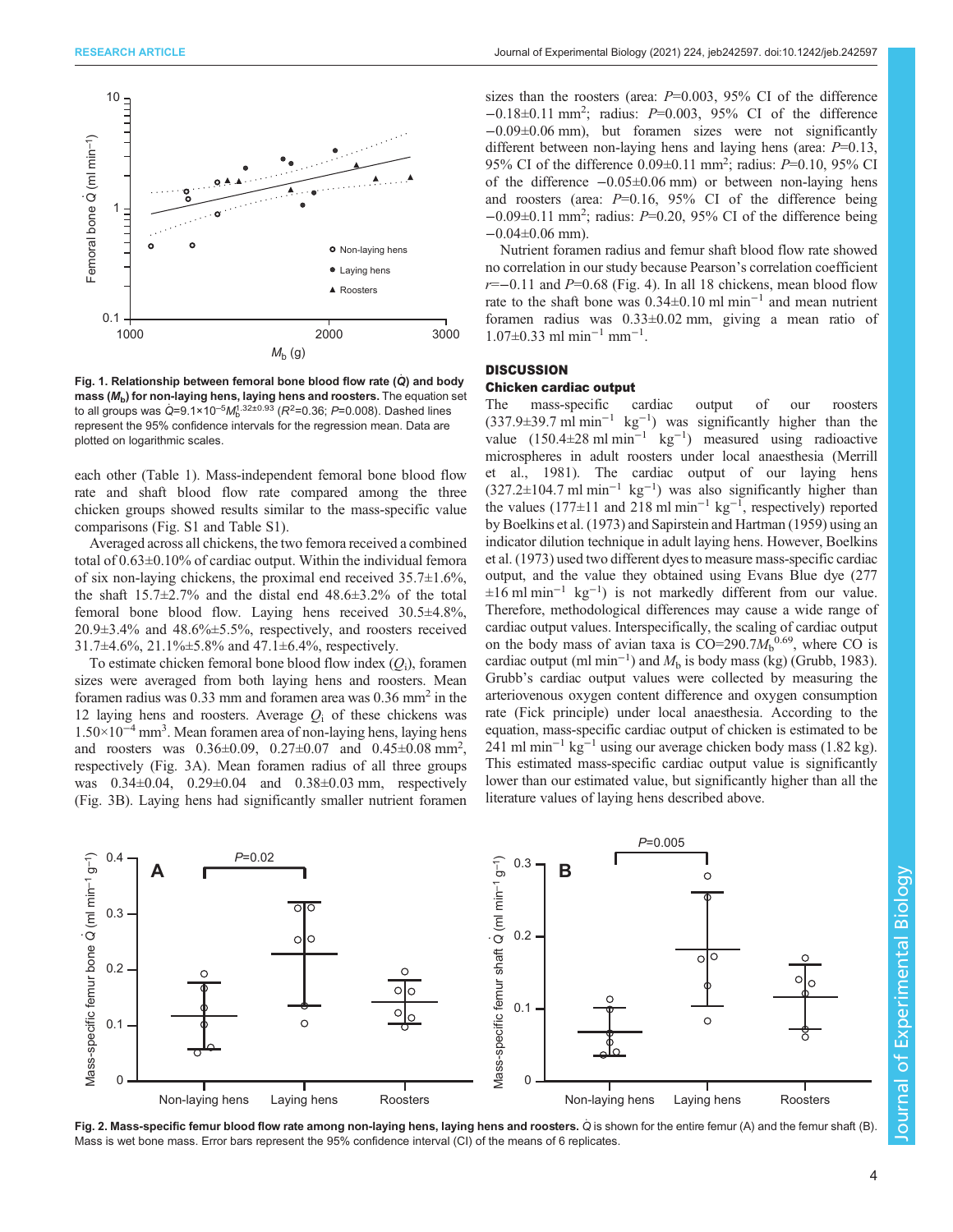|                    | Tissue wet mass (g) | Absolute $\dot{Q}$ (ml min <sup>-1</sup> ) | Mass-specific $Q$ (ml min <sup>-1</sup> g <sup>-1</sup> ) | Proportion of cardiac output (%) |
|--------------------|---------------------|--------------------------------------------|-----------------------------------------------------------|----------------------------------|
| Non-laying hens    |                     |                                            |                                                           |                                  |
| Average femur      | $8.76 \pm 0.66$     | $1.05 \pm 0.55$                            | $0.12 \pm 0.06$                                           | $0.26 \pm 0.13$                  |
| Femur proximal end | $2.78 \pm 0.25$     | $0.38 \pm 0.20$                            | $0.13 \pm 0.07$                                           | $0.09 \pm 0.05$                  |
| Femur shaft        | $2.28 \pm 0.22$     | $0.16 \pm 0.08$                            | $0.07 \pm 0.03$                                           | $0.04 \pm 0.02$                  |
| Femur distal end   | $3.69 \pm 0.25$     | $0.51 \pm 0.28$                            | $0.14 \pm 0.07$                                           | $0.13 \pm 0.07$                  |
| Laying hens        |                     |                                            |                                                           |                                  |
| Average femur      | 10.07±0.74          | $2.29 \pm 0.93$                            | $0.23 \pm 0.09$                                           | $0.39 + 0.07$                    |
| Femur proximal end | $3.24 \pm 0.29$     | $0.70 + 0.31$                              | $0.22 \pm 0.10$                                           | $0.12 \pm 0.03$                  |
| Femur shaft        | $2.61 \pm 0.24$     | $0.47 \pm 0.20$                            | $0.18 \pm 0.08$                                           | $0.08 \pm 0.02$                  |
| Femur distal end   | $4.22 \pm 0.33$     | $1.11 \pm 0.46$                            | $0.27 \pm 0.11$                                           | $0.19 \pm 0.04$                  |
| Roosters           |                     |                                            |                                                           |                                  |
| Average femur      | 13.89±3.34          | $1.91 \pm 0.35$                            | $0.14 \pm 0.04$                                           | $0.30 \pm 0.06$                  |
| Femur proximal end | $4.42 \pm 1.12$     | $0.61 \pm 0.13$                            | $0.14 \pm 0.04$                                           | $0.10 \pm 0.03$                  |
| Femur shaft        | $3.61 \pm 0.84$     | $0.41 \pm 0.14$                            | $0.12 \pm 0.04$                                           | $0.06 + 0.01$                    |
| Femur distal end   | $5.87 \pm 1.47$     | $0.90 + 0.21$                              | $0.16 \pm 0.04$                                           | $0.14 \pm 0.03$                  |
| All 18 chickens    |                     |                                            |                                                           |                                  |
| Average femur      | $10.91 \pm 1.43$    | $1.75 \pm 0.39$                            | $0.16 \pm 0.04$                                           | $0.31 \pm 0.05$                  |
| Femur proximal end | $3.48 \pm 0.47$     | $0.56 \pm 0.12$                            | $0.16 \pm 0.04$                                           | $0.10 \pm 0.02$                  |
| Femur shaft        | $2.84 \pm 0.37$     | $0.34 \pm 0.10$                            | $0.12 \pm 0.03$                                           | $0.06 + 0.01$                    |
| Femur distal end   | $4.59 \pm 0.62$     | $0.84 \pm 0.20$                            | $0.19 \pm 0.05$                                           | $0.15 \pm 0.03$                  |
|                    |                     |                                            |                                                           |                                  |

<span id="page-4-0"></span>Table 1. Mean and 95% confidence intervals of femoral bone blood flow rate (total and regional) of non-laying hens, laying hens, roosters and all 18 chickens

Mass-specific blood flow rate is the blood flow rate  $\overline{Q}$  per gram of wet bone tissue. Data are means from both the left and right femora of each chicken, giving n=6 for each group.

It is not clear why mass-specific cardiac output was somewhat high in our study, but it may be related to the fact that previous studies involved older chickens in which cardiac output would be expected to be lower. In humans, mass-specific cardiac output tends to decrease as body mass increases ([de Simone et al., 1997](#page-7-0)). Body mass-specific cardiac output of broilers also decreased with ageing from 4 to 6 weeks, although this was not statistically significant [\(Wideman, 1999\)](#page-7-0). The decline is mainly associated with decreasing mass-specific metabolic rate with growth, but it also may be influenced by body composition. Additionally, anaesthetics can affect animal heart rate and cardiac output, although the impact on birds is not fully understood. Ketamine alone can maintain or increase heart rate in birds while xylazine alone can reduce heart rate and respiration rate and may cause hypoxaemia, hypercarbia and death in birds ([Abou-Madi, 2001;](#page-6-0) [Varner et al., 2004](#page-7-0)). The ketamine/xylazine combination has been widely used to anaesthetize animals including birds, as xylazine relaxes muscles well, along with ketamine [\(Abou-Madi, 2001](#page-6-0)). However, the

ketamine/xylazine combination still has side effects. For example, lower doses (ketamine: 15 mg kg−<sup>1</sup> ; xylazine: 0.15 mg kg−<sup>1</sup> ) can reduce the heart rate of the great horned owl ([Raffe et al., 1993\)](#page-7-0). Lowering body temperature may also affect cardiac output. For instance, spinal cord cooling and ambient cooling can increase the heart rate and cardiac output of pigeons by raising compensatory thermogenesis ([Barnas et al., 1984](#page-7-0)). However, all of our surgical procedures were performed at room temperature, which is within the thermal neutral zone of chickens ([Van Kampen et al., 1979\)](#page-7-0). The duration from chest opening to microsphere injection was controlled to be as short as possible; however, exposing organs to a lower ambient temperature may still have influenced cardiac output.

# Absolute rate of blood flow in the chicken femoral bone

The percentage of blood flow to three femoral regions in chickens was similar to that in rats ([Aref et al., 2017\)](#page-7-0), with the two ends receiving more blood flow than the shaft. Wet bone massspecific blood flow in the femoral bone of laying hens was



Fig. 3. Nutrient foramen area and radius of non-laying hens, laying hens and roosters. Foramen area (A) and radius (B). Error bars represent the 95% CI of the means of 6 replicates.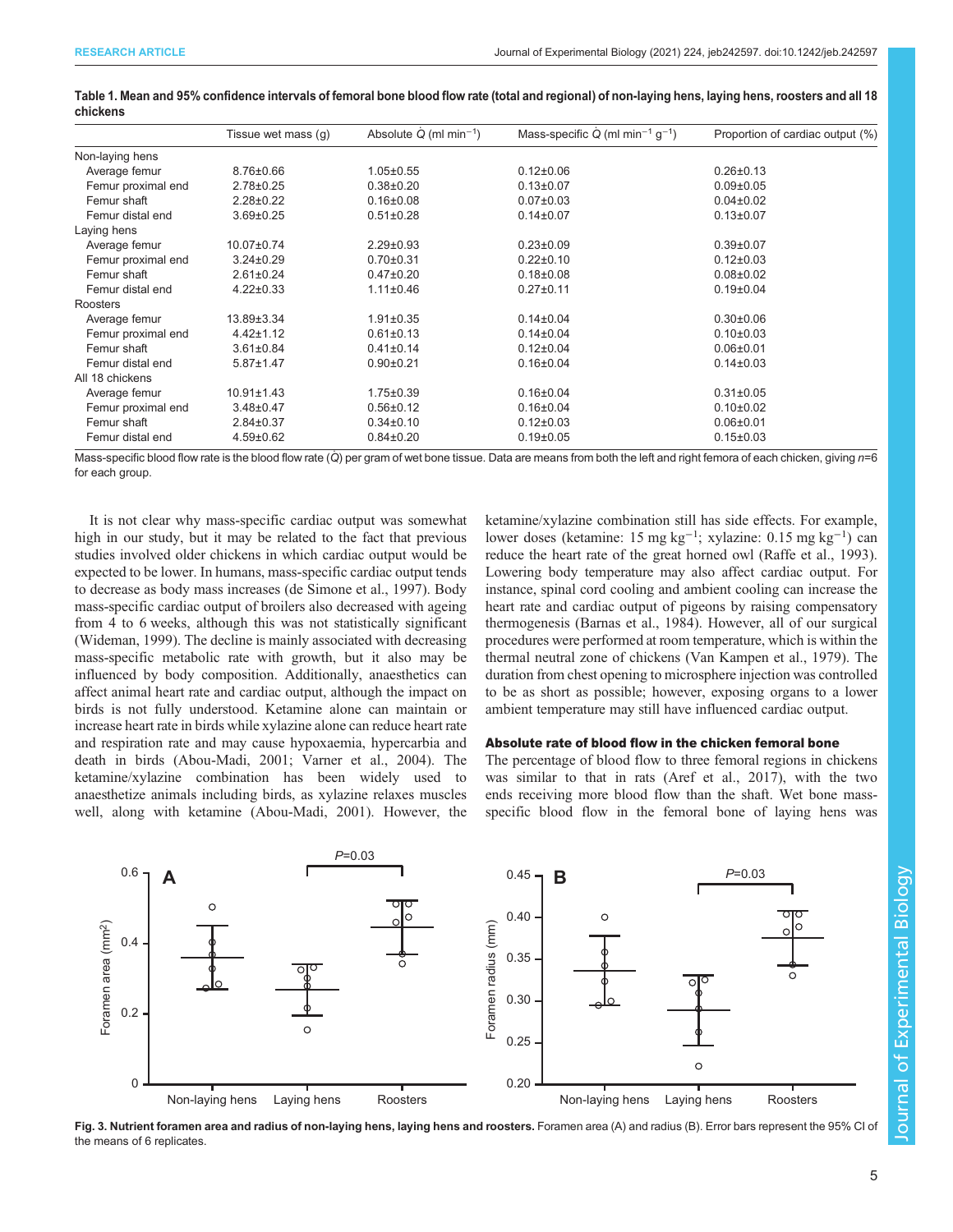<span id="page-5-0"></span>

Fig. 4. Individual values of foramen radius and femur shaft blood flow rate in chickens from all groups. Filled circles represent foramen radius and femur shaft blood flow rate of individual chickens (n=18; Pearson's r=−0.11, P=0.68); the open circle represents the mean and 95% CI.

 $0.23 \pm 0.09$  ml min<sup>-1</sup> g<sup>-1</sup>, which is much lower than the  $0.77\pm0.09$  ml min<sup>-1</sup> g<sup>-1</sup> measured using radioactive microspheres in laying hens [\(Boelkins et al., 1973](#page-7-0)). Despite this difference, the spleen and kidneys of our laying hens received a wet tissue massspecific blood flow of  $5.6 \pm 5.3$  and  $2.4 \pm 1.4$  ml min<sup>-1</sup> g<sup>-1</sup>, respectively, which are not significantly different from the  $4.81 \pm 0.95$  and  $2.48 \pm 0.26$  ml min<sup>-1</sup> g<sup>-1</sup> reported by [Boelkins](#page-7-0) [et al. \(1973\).](#page-7-0) Wet bone mass-specific blood flow rate in the femoral bone of non-laying hens  $(0.12 \pm 0.06 \text{ ml min}^{-1} \text{ g}^{-1})$  and roosters (0.14±0.04 ml min<sup>-1</sup> g<sup>-1</sup>) was not significantly different from the rate (0.13–0.15 ml min<sup>-1</sup> g<sup>-1</sup>) measured in rabbit femora using both radioactive and fluorescent microspheres ([Anetzberger](#page-7-0) [et al., 2004a](#page-7-0)). Wet bone mass-specific flow rate in the proximal end, shaft and distal end of rabbit femora was approximately 0.16–0.17, 0.15 and 0.11–0.12 ml min<sup>-1</sup>  $g^{-1}$ , respectively [\(Anetzberger et al.,](#page-7-0) [2004a](#page-7-0)), and these values were not significantly different from most of our regional femoral bone blood flow values in chickens, the



Fig. 5. Scaling of femoral bone blood flow index  $(Q_i)$  on  $M_b$  of cursorial birds including chickens. Data are mean  $Q_i$  values of 21 cursorial bird species, and individual and mean  $Q_i$  values of the 12 subadult chickens from this study. The equation of the regression is Q<sub>i</sub>=3.2×10<sup>–8</sup>M $_{\rm b}^{\rm 0.90\pm 0.29}$  (*R*<sup>2</sup>=0.68,  $P=0.03$ ), and it includes the single mean value for chickens (red triangle). The dotted lines represent the 95% CI for regression mean. Data for the 21 bird species were obtained from [Allan et al. \(2014\).](#page-6-0)

shaft in non-laying hens and the distal end in roosters being the only exceptions ([Table 1](#page-4-0)).

Blood flow rate can be used to roughly estimate metabolic rate of the supplied tissues. The haemoglobin content of chicken blood is about 0.18 g ml−<sup>1</sup> ([Elagib and Ahmed, 2011\)](#page-7-0). Assuming each gram of haemoglobin carries 1.34 ml of oxygen (Hüfner's constant), and assuming half of blood oxygen is consumed by bone tissue, every millilitre of blood then supplies  $(1.34\times0.18)/2=0.12$  ml of oxygen to the bone tissue. Mean absolute blood flow rate of femoral bone is 1.75 ml min−<sup>1</sup> and femur mass is 10.9 g. Therefore, the femur metabolic rate is estimated to be  $(0.12 \times 1.75)/10.9=$ 0.019 ml O<sub>2</sub> min<sup>-1</sup> g<sup>-1</sup>. This is about twice the metabolic rate  $(0.0095 \text{ ml } O_2 \text{ min}^{-1} \text{ g}^{-1})$  of adult guinea pig calvarial bone [\(Schirrmacher et al., 1997\)](#page-7-0), but this is expected given that the chickens were measured in vivo at normal body temperature and the guinea pig bone was measured in vitro at room temperature. We are unaware of any published estimates of avian bone metabolic rate or oxygen extraction ratio.

#### Bone blood flow and egg production

Laying hens had a significantly higher wet bone mass-specific femoral bone blood flow rate and femur shaft blood flow rate than the non-laying hens. Femoral bone blood flow of roosters was not significantly different from that of non-laying hens and laying hens, suggesting sex alone does not affect femoral bone blood flow in chickens around the onset of sexual maturity. However, egg production in laying hens may affect bone perfusion. The mean mass-specific blood flow rate of the femoral bone was approximately 1.9 times higher, and femur shaft blood flow rate was 2.7 times higher, in laying hens than in non-laying hens ([Fig. 2](#page-3-0)). The major cause of this blood flow difference may relate to calcium homeostasis. Laying hens may require extra blood flow to transport oxygen, which is vital for medullary bone metabolism associated with calcium deposition and mobilization. As hens reach sexual maturity, osteoblasts in chicken leg bones start to form medullary bone, which is a special bone type that exists only in birds and crocodylians, and it acts as a labile calcium reserve for eggshell formation ([Whitehead, 2004](#page-7-0)). During egg production, calcium can be removed and regained rapidly in medullary bone. To maintain calcium balance, laying hens need to consume a great amount of calcium in their diet. During the daytime when chickens are active, calcium from their diet is absorbed from the intestines and used directly for eggshell formation or stored in bone for later use. Almost no calcium is left in the intestines 6–10 h after feeding [\(Bar,](#page-7-0) [2009\)](#page-7-0). Eggshell formation of laying hens is high during the night, when calcium is obtained from bone. The calcium loss in bones can then be regained the next day when laying hens absorb calcium from their food source. Laying hens need 2.2 g of calcium, which represents about 10% of total body calcium, for daily egg production ([Bar, 2009](#page-7-0); [Bouvarel et al., 2011\)](#page-7-0). Almost all this calcium goes into eggshell formation, as egg yolk contains a negligible amount of calcium ([Etches, 1987\)](#page-7-0). The 2.2 g eggshell calcium mostly comes directly from the food source, but 20–40% comes from bone [\(Bar, 2009](#page-7-0)). Therefore, laying hens need to export about 0.44–0.88 g calcium from their skeleton in every laying cycle. Medullary bone is absorbed and renewed rapidly ([Bain et al., 2016\)](#page-7-0), and mobilizes calcium at a much higher rate than the cortical bones and femur ends [\(Hurwitz, 1965\)](#page-7-0). Most bone-sourced eggshell calcium is therefore from medullary bone. [Hurwitz \(1965\)](#page-7-0) fed laying hens using  $Ca<sup>45</sup>$ -labelled diet and found that calcium turnover rate of medullary bone is about 10 times higher than that of cortical bones. Moreover, he discovered that about 70% of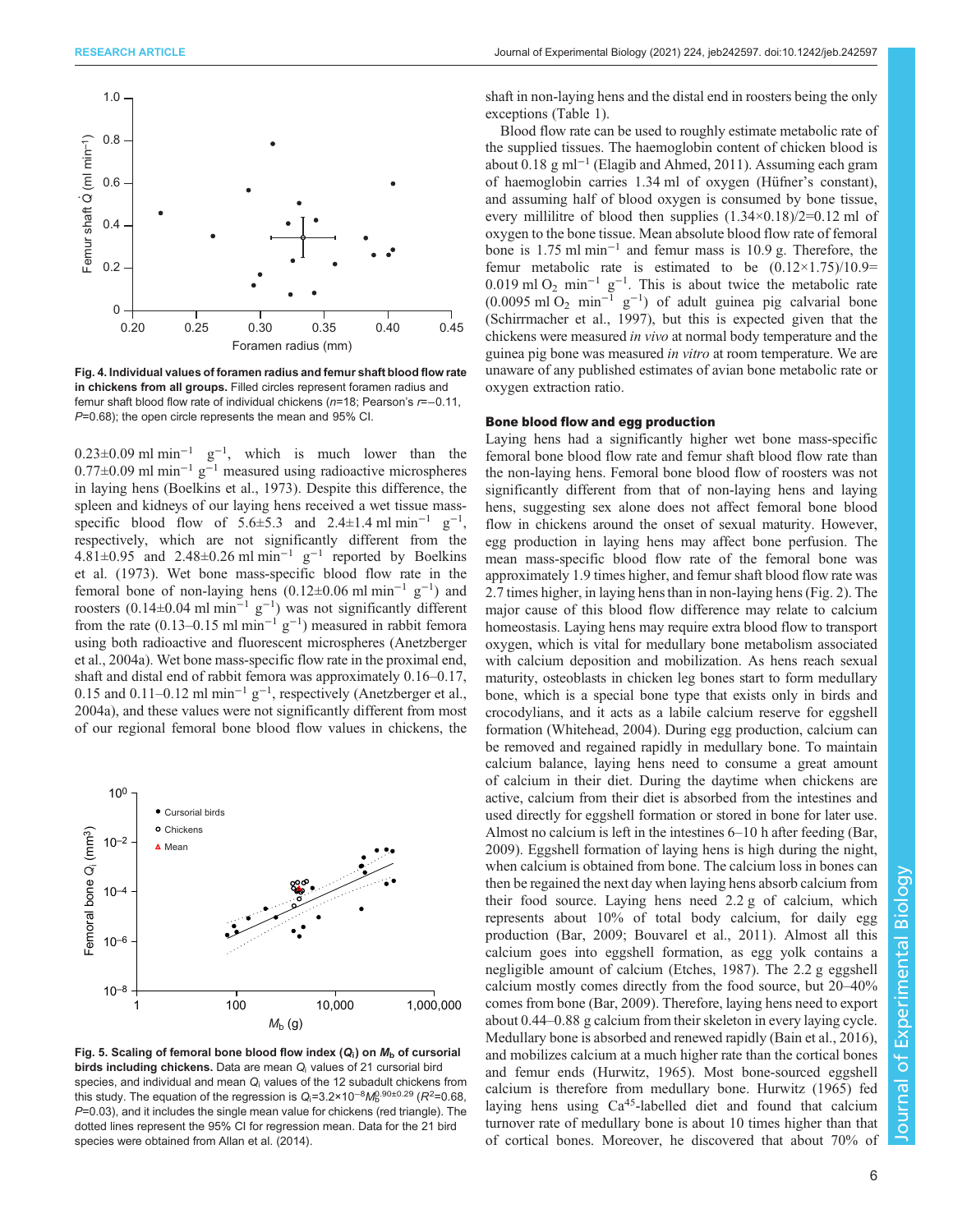<span id="page-6-0"></span>calcium in the femur and tibia medullary segments was renewed within a 12 day period in laying hens. The high calcium turnover rate of medullary bone is associated with its structure. Compared with cortical bone, medullary bone has a lower mineral concentration, lower mineral crystallinity and thinner, shorter and less organized mineral particles ([Kerschnitzki et al., 2014](#page-7-0); [Nys and](#page-7-0) [Le Roy, 2018](#page-7-0)).

## Bone blood flow for growth and locomotion

Femoral nutrient foramen size in relation to femoral bone blood flow was previously correlated with bone growth in growing animals. Intraspecifically, growing animals may require a relatively higher blood flow rate to long bones to support primary bone modelling. Long bones of younger mammals have a higher relative blood flow rate than those in older ones, consistent with higher metabolic rates during growth ([Nakano et al., 1986](#page-7-0); [Pasternak et al., 1966](#page-7-0); [Whiteside et al., 1977\)](#page-7-0). Femoral nutrient foramen sizes of inpouch kangaroo joeys are severalfold larger than in adult marsupial species of similar body mass ([Hu et al., 2018](#page-7-0)). All chickens in our study were still growing to some extent, so they may have been influenced by elevated bone perfusion for growth. Younger nonlaying hens tended to have relatively larger foramen sizes than older laying hens ([Fig. 3](#page-4-0)), and the mass-independent values were significantly different [\(Fig. S2\)](https://journals.biologists.com/jeb/article-lookup/DOI/10.1242/jeb.242597). Although the chickens in this study were selected to have similar ages around the onset of sexual maturity, in order to avoid bone growth differences among groups, the ages among the three chicken groups were still slightly different and they were all much younger than the chickens studied previously. Greater perfusion for bone growth is also implied by the higher wet bone mass-specific blood flow to the femur ends, compared with the shaft ([Table 1](#page-4-0)), as the secondary ossification centres are located at the ends of long bones [\(Brookes and Revell,](#page-7-0) [1998](#page-7-0)).

Femora are responsible for absorbing stress from weight bearing and locomotion. The microfractures on bones caused by stress can be repaired by energy-driven Haversian remodelling [\(Lieberman](#page-7-0) [et al., 2003\)](#page-7-0). Femoral bone blood flow is therefore also related to animal locomotor activity levels in adult terrestrial vertebrates. Interspecifically, terrestrial vertebrates with higher maximum metabolic rates and higher activity levels tend to have relatively larger femoral nutrient foramen sizes (Allan et al., 2014; [Seymour](#page-7-0) [et al., 2012](#page-7-0)). The femoral bone perfusion rates of the non-laying hens and roosters were not significantly different. This probably suggests that they have no great difference in locomotion intensity, without considering the minor effects of calcium mobilization and growth rate differences between the two groups. The higher perfusion rates in chicken femur ends than the shaft may relate to higher oxygen demand in these regions. Femur ends include both metaphyses and epiphyses, which are supplied by a great number of arteries. Some foramina at the ends are larger than the shaft nutrient foramen in mammals [\(Brookes and Revell, 1998\)](#page-7-0), suggesting long bone ends contain larger arteries and thus require higher blood flow rates. The femur ends may require more energy for undergoing the remodelling process than the shaft, as they are located near the joints and experience more intense stress during daily activity.

#### Relating nutrient foramen size to femoral bone blood flow

Despite the microsphere experiment showing that laying hens have a higher blood flow rate of femoral bone and femur shaft than the nonlaying hens, laying hens had relatively smaller absolute and massindependent foramen sizes than the non-laying hens [\(Fig. 3](#page-4-0);

[Fig. S2](https://journals.biologists.com/jeb/article-lookup/DOI/10.1242/jeb.242597)). No significant differences in foramen size occurred between non-laying hens and roosters. We expected that the higher femoral bone blood flow in laying hens would correlate with larger, rather than smaller foramen sizes. All previous studies on long bone nutrient foramina assumed that foramen size is proportional to the occupying artery size, which represents the amount of supplying blood flow. Previous foramen studies also assumed the size ratio between the foramen and artery remains constant interspecifically and intraspecifically. In this study, no correlation was found between nutrient foramen radius and femoral bone blood flow (Pearson's r=−0.11, P=0.68) [\(Fig. 4](#page-5-0)). In contrast, our companion study involved another group of chickens in which imaging of nutrient arteries filled under physiological pressure with a contrast medium (BriteVu) showed a significant positive correlation between foramen and artery lumen size ([Hu et al., 2021\)](#page-7-0). It should be noted that the 18 chicken samples in this study only cover a 2.5-fold body mass range. Coupled with high variability in the data, this range is too narrow to reveal any correlation between foramen size and blood flow rate, as allometric studies generally require body mass ranges of 100-fold or more. However, if we consider the results for chickens in this study to represent a single value for Gallus domesticus, we can compare it with an interspecific allometric analysis of over 1000-fold range of body mass in adult cursorial birds ([Fig. 5\)](#page-5-0). The mean  $\dot{Q}_i$  was  $1.50\times10^{-4}$  mm<sup>3</sup>, which is higher than the 95% confidence bands for adult birds in general. This probably relates to the fact that our chickens were actually still growing, because bone growth is associated with relatively larger nutrient foramina [\(Hu et al., 2018\)](#page-7-0). At present, the best correlation between bone shaft blood flow rate  $(Q, \text{ ml } \text{min}^{-1})$  and nutrient foramen radius (r, mm) is  $\dot{Q}/r=1.07$  ml min<sup>-1</sup> mm<sup>-1</sup> ([Fig. 4](#page-5-0)). This absolute value may replace the relative bone perfusion index,  $\dot{Q}_i$ , in future evaluations of femoral blood flow rate based on nutrient foramen size alone.

#### Acknowledgements

Maria Serrat from Marshall University and Mohammad Aref from Indiana University School of Medicine provided technical advice on the fluorescent microsphere infusion technique. Dr Gail Anderson from the University of Adelaide advised on anaesthesia and surgery of chickens. Tara Pukala, Philip Clements and Blagojce Jovcevski from University of Adelaide provided advice for using the fluorescence spectrophotometer. Edward Snelling from the University of Pretoria and Professor Shane Maloney from the University of Western Australia provided feedback for this study.

#### Competing interests

The authors declare no competing or financial interests.

#### Author contributions

Conceptualization: Q.H.; Methodology: Q.H., T.J.N.; Formal analysis: Q.H., T.J.N.; Investigation: Q.H., T.J.N.; Resources: R.S.S.; Data curation: Q.H.; Writing - original draft: Q.H.; Writing - review & editing: Q.H., T.J.N., R.S.S.; Supervision: R.S.S.; Project administration: Q.H.; Funding acquisition: R.S.S.

#### Funding

This research was supported by an Australian Research Council Discovery Project Grant [DP-170104952]. Open access funding provided by University of Adelaide. Deposited in PMC for immediate release.

#### Data availability

Summary data have been uploaded to Researchgate: [doi:10.13140/RG.2.2.19121.](https://www.researchgate.net/publication/353729945_The_summary_data_for_the_Regional_femoral_bone_blood_flow_rates_in_laying_and_non-laying_chickens_estimated_with_fluorescent_microspheres_paper?channel=doi&linkId=610ca70b0c2bfa282a27d023&showFulltext=true) [30568](https://www.researchgate.net/publication/353729945_The_summary_data_for_the_Regional_femoral_bone_blood_flow_rates_in_laying_and_non-laying_chickens_estimated_with_fluorescent_microspheres_paper?channel=doi&linkId=610ca70b0c2bfa282a27d023&showFulltext=true)

#### References

- Abou-Madi, N. (2001). Avian anesthesia. [Veterinary Clin. North Am. Exot. Anim.](https://doi.org/10.1016/S1094-9194(17)30055-5) Pract. 4[, 147-167. doi:10.1016/S1094-9194\(17\)30055-5](https://doi.org/10.1016/S1094-9194(17)30055-5)
- [Allan, G. H., Cassey, P., Snelling, E. P., Maloney, S. K. and Seymour, R. S.](https://doi.org/10.1242/jeb.102889) [\(2014\). Blood flow for bone remodelling correlates with locomotion in living and](https://doi.org/10.1242/jeb.102889) extinct birds. J. Exp. Biol. 217[, 2956-2962. doi:10.1242/jeb.102889](https://doi.org/10.1242/jeb.102889)